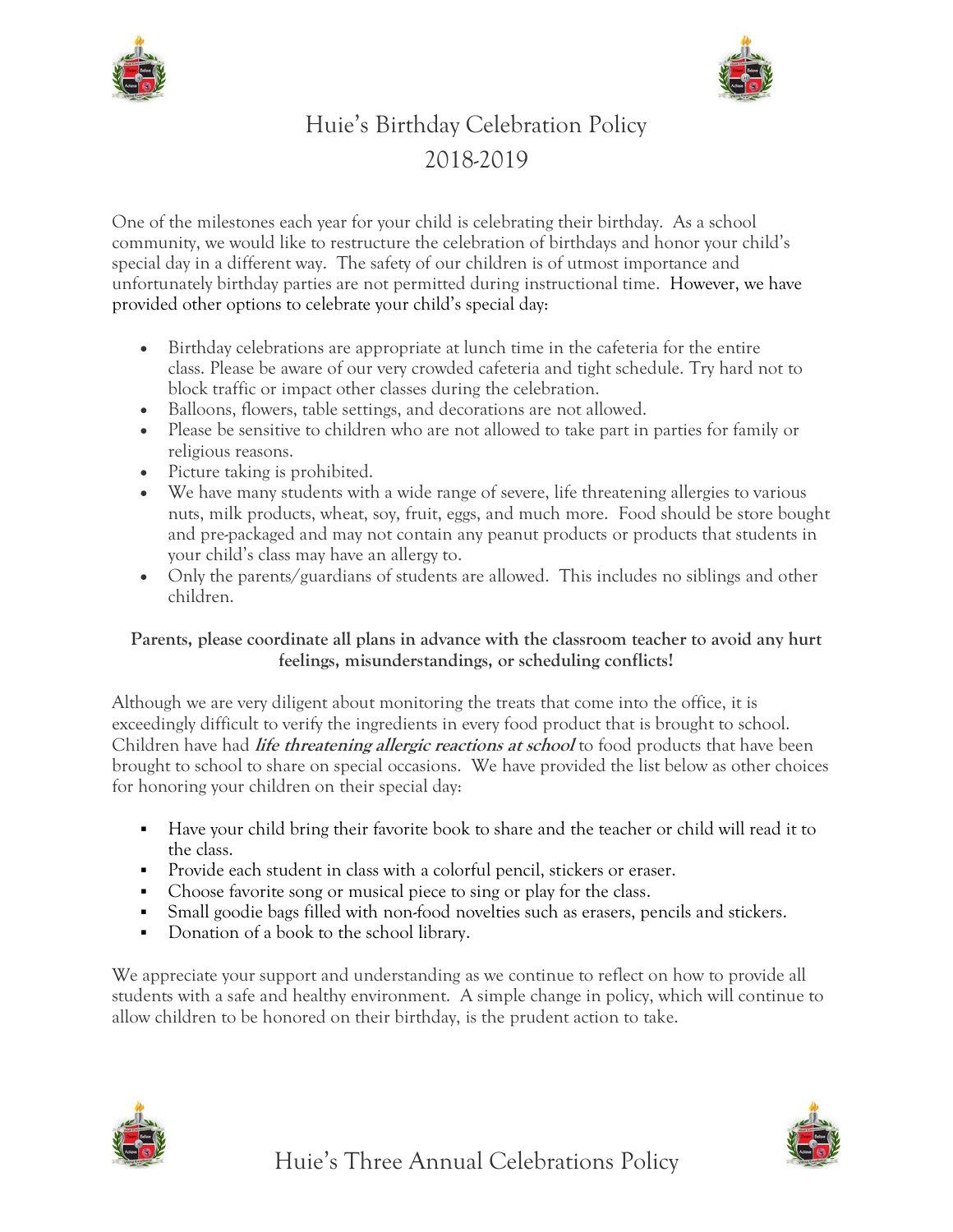# 2018-2019

The faculty and staff of Huie Elementary School recognize that, on occasion, it is appropriate for our classroom communities to celebrate together as a class to mark a special event or season. While these events do provide a social learning opportunity, they do impede upon precious academic learning time.

All students will have the opportunity to participate in three annual celebrations during the school year. The first celebration will take place in December right before we go on our winter break. The second celebration will be near or on Valentine's Day. The last celebration will take place on Field Day. The following guidelines are designed to allow for classroom parties without unnecessarily infringing upon instructional time.

- Refreshments for class parties should include light snacks and beverages with an emphasis on healthy snack choices such as cheese, crackers, fruits and vegetables. Store bought cupcakes are allowed at these celebrations.
- The class party may include craft activities or games organized by a room parent, but these kinds of activities are not required.
- Class parties are to be scheduled near the end of the school day and are limited to a maximum duration of one hour, which includes time for cleaning up the classroom.
- All plans and details for class parties must be reviewed and approved by the classroom teacher before being finalized.
- Parent participation in class parties is limited to teacher discretion.
- Parents must inform teacher of any food allergies in writing before **EVERY**  classroom celebration.



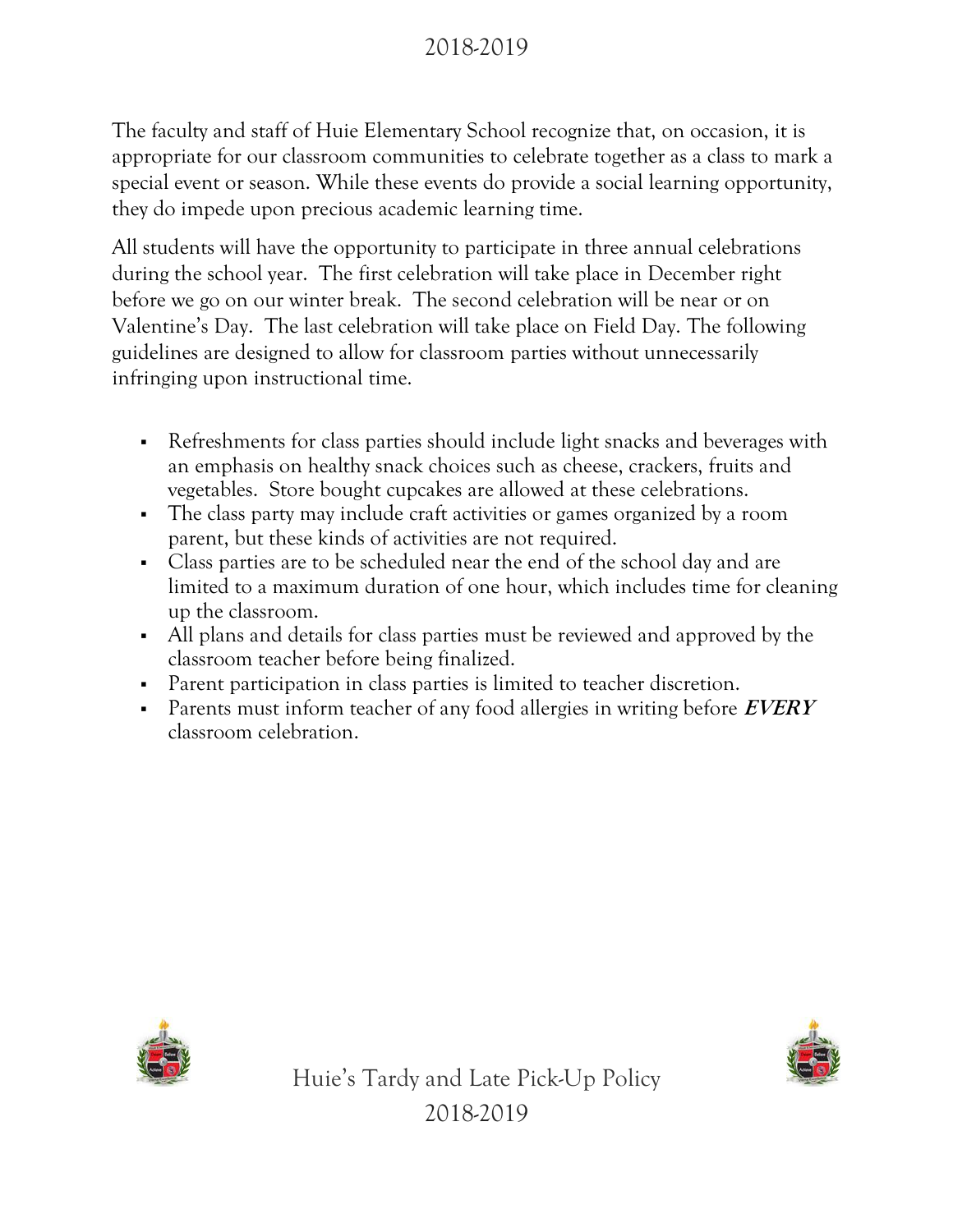## **Tardiness**

It is important that students are in class and ready for instruction at 7:45. Our doors open as early as 7:00am. We understand that traffic can get backed up on the side streets at times and especially when it rains. We also know that a lot of you have more than one child to deliver each day to other schools. Please plan ahead and allow extra time for unexpected delays as excessive tardies will lead to penalties listed in the student/parent handbook.

A student is late when he/she arrives at school after the morning bell or arrives to class after the bell has rung for class to begin. An excused tardy includes the same reasons for an excused absence (Pg. 19 & 20 of Student/Parent Handbook). All Huie parents who arrive after 7:45 must sign their child in at the front office. Because safety is our utmost importance, if students are tardy, please don't drop them off and leave. Walk your student into the building, sign them in, and ensure they make it to their class.

### **Late Pick-Up**

Late pick-up begins at 2:30. After this time, parents must come inside and sign their child out. We understand that emergences arise. We also understand that traffic can be challenging or hectic, but we still expect all children to be picked up on time. Traffic issues do not excuse a late pick-up.

When your child is picked up late, our staff is required to remain working, therefore, unable to attend to professional development, parent conferences, or other school obligations until 3:15. If a parent or authorized adult will be late, it is their responsibility to notify the office as soon as possible and let the office know who will be picking them up on time or if they should go to Campus Kids (must be pre-registered).

We are happy to offer Campus Kids to parents who need child care who are not available to pick up their child by 2:30pm. All parents must first fill out the registration application before a student can attend, even if it just for one day a week or a day you will be late to pick up your child. We would appreciate you honoring our policy. Thank you for your commitment to be on time and to pick-up your child at the mandated time.

**Chronic late pick-ups will receive the following:** ST TIME: A WARNING ND TIME: A REFERRAL TO THE SOCIAL WORKER RD TIME: A MEETING WITH THE PRINCIPAL





Huie's Parent/Guardian Classroom Visitation Policy 2018-2019

The purpose of the Huie's Visitation Policy is to support Parents/Guardians in requests to visit the classrooms of current Huie students and to reinforce the importance of supporting the learning environment of Huie at all times.